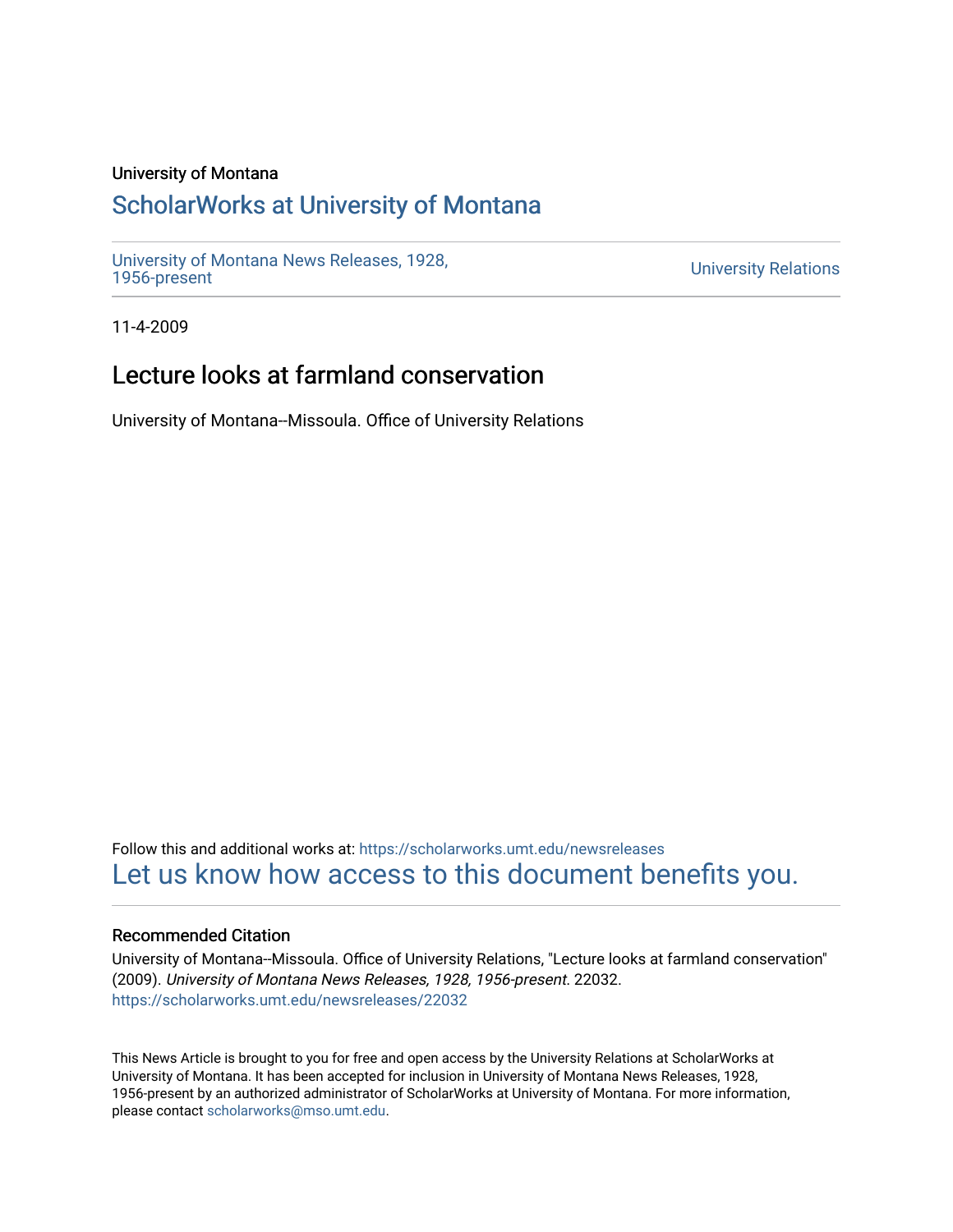

UNIVERSITY RELATIONS • MISSOULA. MT 59812 • 406.243.2522 • FAX: 406.243.4520

Nov. 4, 2009

**Contact:** Neva Hassanein, associate professor, UM Environmental Studies Program, 406-243-6271, [neva.hassanein@umontana.edu.](mailto:neva.hassanein@umontana.edu)

#### **LECTURE LOOKS AT FARMLAND CONSERVATION**

#### **MISSOULA-**

An upcoming lecture at The University of Montana will explore strategies to curb the loss of Western Montana's valuable working farms and ranches to development pressure.

The lecture, "Grassroots Farmland Conservation: Time-Tested Strategies Crafted by Landowners, Producers and Communities Across the U.S.," will be presented by Bob Wagner, senior director of farmland protection programs with American Farmland Trust.

The lecture begins at 7 p.m. Thursday, Nov. 12, in UM's Gallagher Business Building Room 123. It is free and open to the public.

Wagner's visit is sponsored by the UM Environmental Studies Program and the Community Food and Agriculture Coalition of Missoula County. Through his work with American Farmland Trust, Wagner has helped communities across the country build support for and create policies to protect agricultural land since 1985.

He is co-author of several publications, including "Protecting Farmland Through Purchase of Development Rights: The Farmers' Perspective" and "Investing in the Future of Agriculture: The Massachusetts Farmland Protection Program and the Permanence Syndrome." He also was a contributing writer for AFT's national guidebook on farmland protection techniques, "Saving American Farmland: What Works.